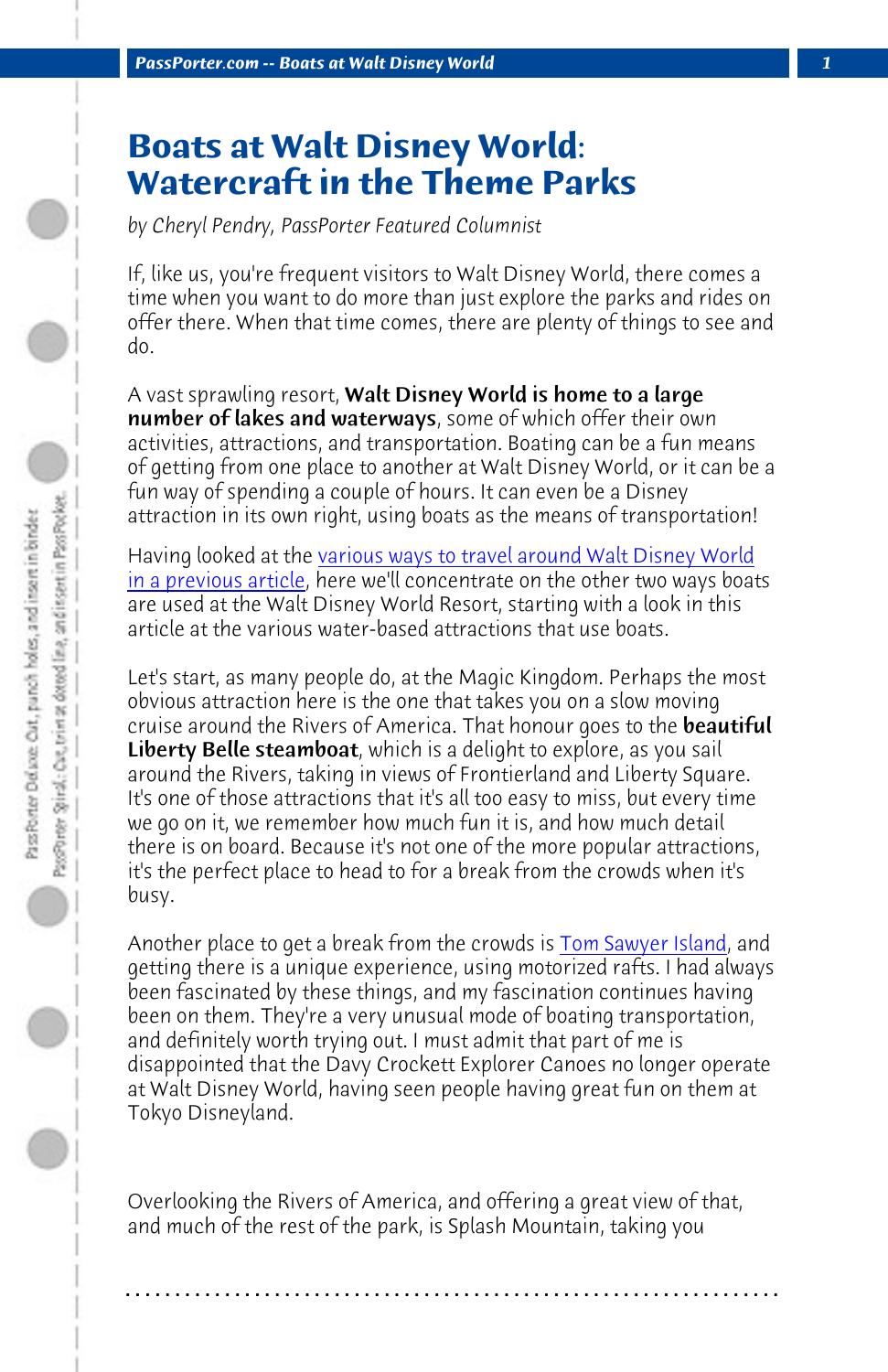climbing up and around in your very own log boat. Of course, the added bonus with these is that, by the very nature of the journey they take every day, they can be nice and wet when you get into them!

There's one other outdoor boating experience at the Magic Kingdom, and that one is a great favourite of many Disney fans. The Jungle Cruise is a must-do for us every time we visit, even if we can now almost recite word for word the scripts that our skippers recite, and finish the jokes just after they start them. Despite that, there's still a real attraction there. I will admit that it waned for us a little after Disney's Animal Kingdom opened, and we were able to see real-life animals there, but there will always be a place in my heart for this Disney classic.

For the other attractions using boats, you have to head indoors at the Magic Kingdom to attractions such as Pirates of the Caribbean and It's A Small World. I have to admit that I've always found indoor boat rides to have a special appeal. I think it's something to do with the slightly more unpredictable nature of the ride vehicle you're in, and let's be honest, there's nothing like feeling canons explode near to you in Pirates of the Caribbean!

Another place when you get that feeling is in Maelstrom in Epcot's Norway. There's nothing more fun to me than watching unsuspecting fellow passengers' faces, as our boat hurtles backwards! I have to admit that I had exactly the same expression on our honeymoon, much to my husband's delight! The other two boat rides at Epcot are much more tame, the Gran Fiesta Tour in neighbouring Mexico, and Living With The Land in Futureworld. The former has never been one of my favourites, although the introduction of Donald and his nephews has livened it up somewhat. The latter always interests me, as a keen gardener, and I can't help but marvel every time at the size of some of the produce in those greenhouses!

Disney's Hollywood Studios is very much a **landlubber's paradise**, with perhaps the exception of Fantasmic!, with the starring appearance of the Disney characters on a massive steamer at the end of the show, and the high-speed jetskis in Lights, Motors, Action!

In Disney's Animal Kingdom, it's when you head into the jungles of Asia that you find their boat-based ride, the **Kali River Rapids**, although this has to be one of the most unusual boats I've ever seen! Always much shorter than I expect it to be, there's nothing like the fear you feel as you head towards the climax of the ride and try to work out who's sitting in *that* seat in your boat. Whoever it is, you just know they're in for a soaking... and why does it always seem that I'm that person?

**. . . . . . . . . . . . . . . . . . . . . . . . . . . . . . . . . . . . . . . . . . . . . . . . . . . . . . . . . . . . . . . . . .**